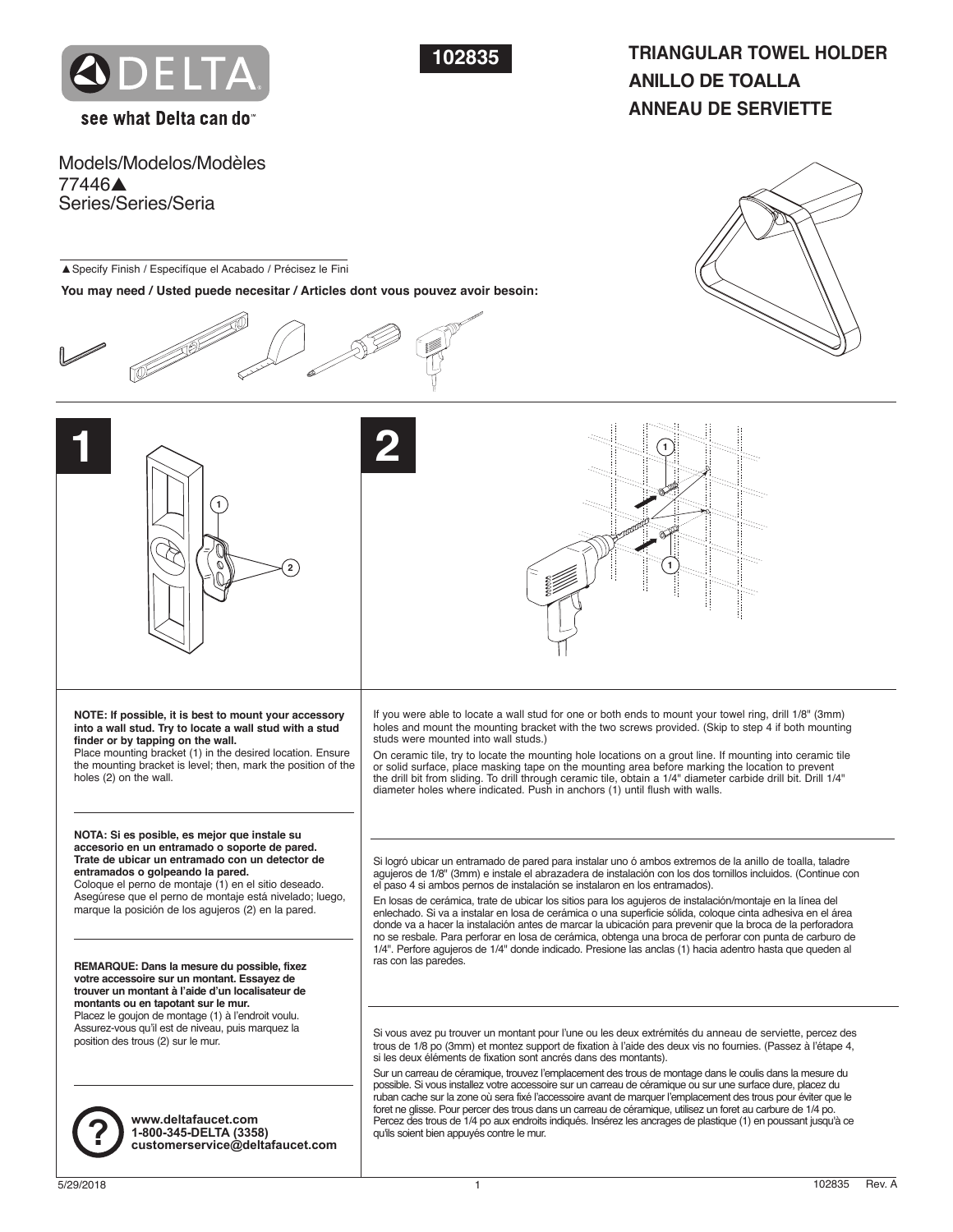

## **Replacement Parts: Piezas de Repuesto: Pièces de rechange :**

**RP100078** Mounting Anchor (2), Mounting Screw (2), Mounting Bracket (1), Set Screw (1) & Hex wrench (1)

Anclaje de montaje (2), Tornillo de montaje (2), Soporte de montaje (1), Tornillo de fijación (1) y llave hexagonal (1)

Ancrage de montage (2), Vis de montage (2), Support de montage (1), Vis de réglage (1) et clé hexagonale (1)



2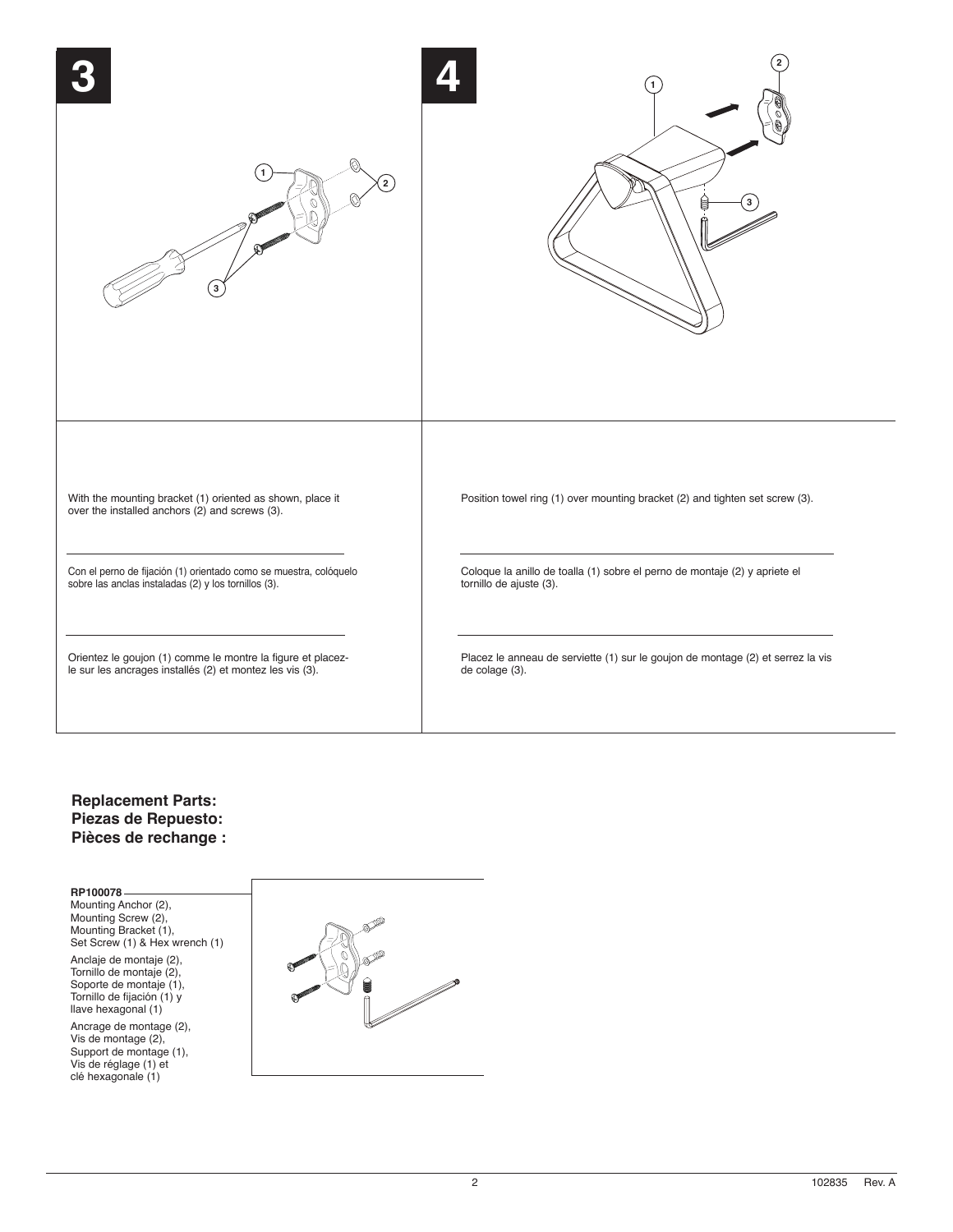## **CLEANING AND CARE**

Care should be given to the cleaning of this product. Although its finish is extremely durable, it can be damaged by harsh abrasives or polish. To clean, simply wipe gently with a damp cloth and blot dry with a soft towel.

## **LIMPIEZA Y CUIDADO DE SU LLAVE**

Tenga cuidado al ir a limpiar este producto. Aunque su acabado es sumamente durable, puede ser afectado por agentes de limpieza o para pulir abrasivos. Para limpiar su llave, simplemente frótela con un trapo húmedo y luego séquela con una toalla suave.

## **INSTRUCTIONS DE NETTOYAGE**

Il faut le nettoyer avec soin. Même si son fini est extrêmement durable, il peut être abîmé par des produits fortement abrasifs ou des produits de polissage. Il faut simplement le frotter doucement avec un chiffon humide et le sécher à l'aide d'un chiffon doux.